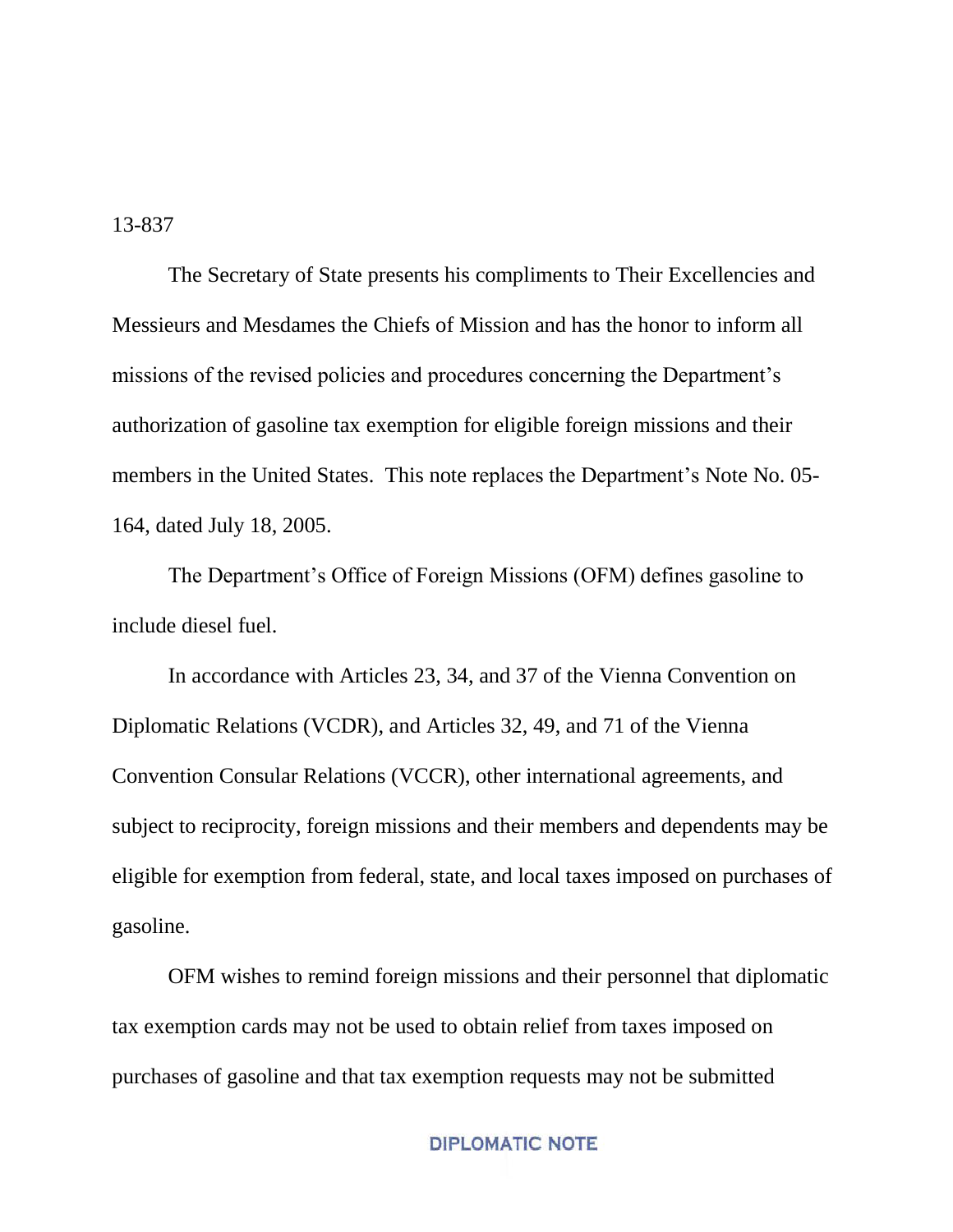directly to gasoline vendors. Rather, this benefit is facilitated solely by means of tax-exempt oil company credit card accounts. Offices or individuals with existing "non-exempt" oil company credit card accounts are required to apply for a new account through the following procedure.

Eligible missions and their members should submit an application for gasoline tax exemption on the Department's E-Government (E-Gov) system. Requestors must upload via E-Gov a completed business/fleet credit card application from a participating oil company. A list of participating companies and some business/fleet credit card applications are available at: [http://www.state.gov/ofm/tax/gas/.](http://www.state.gov/ofm/tax/gas/) Missions and their members located in New York must also upload via E-Gov Form FT-505.1, *Government Entity Credit Card* 

*Refund or Credit Election*. Form FT-505.1 can be found at

[http://www.tax.ny.gov/pdf/current\\_forms/misc/ft505\\_1.pdf.](http://www.tax.ny.gov/pdf/current_forms/misc/ft505_1.pdf)

Gasoline tax exemption applications may be submitted as official or personal requests, as appropriate. Official requests must include the correct address of the mission, as well as a point of contact (who may be an employee not otherwise entitled to privileges, such as a U.S. citizen, lawful permanent resident, or someone "permanently resident in" the United States for purposes of the VCDR or VCCR). Personal requests must include the correct name, personal identification number, and residential address for the requestor. The requestor